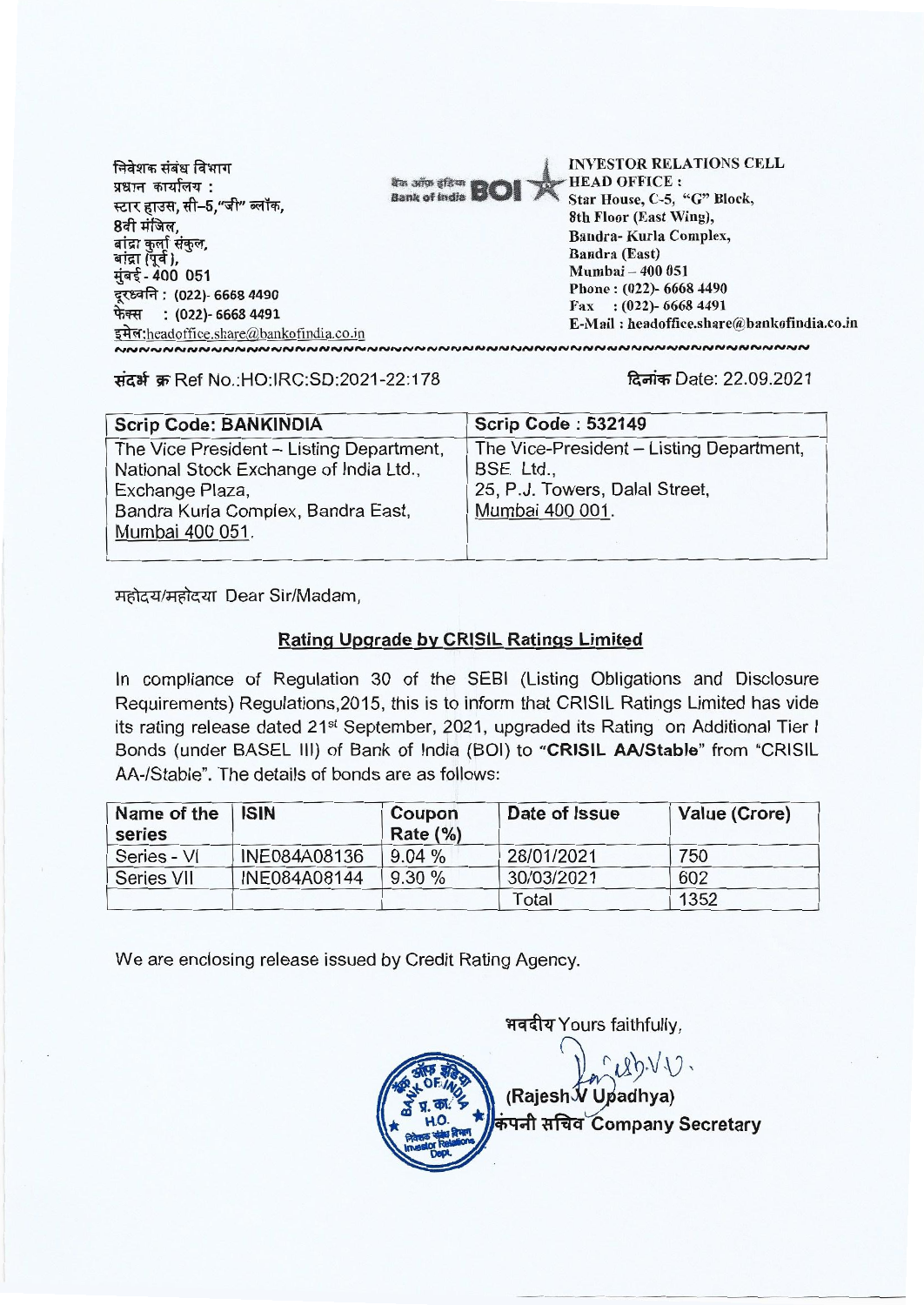# **Ratings CRISIL**  CRISIL Ratings Limited (A subsidiary of CRISIL Limited) **An S&P Global Company**

# **Rating Rationale**

September 21, 2021 | Mumbai

# **Bank of India**

*'CRISIL AA+/Stable' assigned to Tier II Bonds (Under Basel III); Tier I Bonds (Under Basel III) rating upgraded to 'CRISIL AA/Stable'*

**Rating Action**

| Rs.1800 Crore Tier II Bonds (Under Basel III) | <b>CRISIL AA+/Stable (Assigned)</b>                         |
|-----------------------------------------------|-------------------------------------------------------------|
| Rs.1500 Crore Tier I Bonds (Under Basel III)  | <b>CRISIL AA/Stable (Upgraded from 'CRISIL AA-/Stable')</b> |
| Rs.1500 Crore Tier II Bonds (Under Basel III) | <b>CRISIL AA+/Stable (Reaffirmed)</b>                       |
| Rs.1500 Crore Tier II Bonds (Under Basel III) | <b>CRISIL AA+/Stable (Reaffirmed)</b>                       |
| Rs.3000 Crore Tier II Bonds (Under Basel III) | <b>CRISIL AA+/Stable (Reaffirmed)</b>                       |
| <b>Rs.30000 Crore Certificate of Deposits</b> | <b>CRISIL A1+ (Reaffirmed)</b>                              |

*1 crore = 10 million*

*Refer to Annexure for Details of Instruments & Bank Facilities*

#### **Detailed Rationale**

CRISIL Ratings has upgraded its rating on the tier I bonds (under Basel III) of Bank of India (BOI) to **'CRISIL AA/Stable'** from 'CRISIL AA-/Stable'. CRISIL Ratings has also assigned its **'CRISIL AA+/Stable'** rating to the Rs 1,800 crore tier II bonds (under Basel III) and reaffirmed its 'CRISIL AA+/Stable/CRISIL A1+' ratings on the Tier II Bonds (under Basel III) and the certificate of deposit.

CRISIL Ratings has also **withdrawn** its rating on the tier II bonds (under Basel III) of Rs. 1500 crore (See Annexure 'Details of Rating Withdrawn' for details) in-line with its withdrawal policy. CRISIL has received independent verification that these instruments are fully redeemed

The upgrade in the rating of Tier I bonds (under Basel III) factors in improved position of BOI to make future coupon payments, supported by an adjustment of accumulated losses with share premium account, and the improved capital ratios. Pursuant to the adjustment, the eligible reserve to total assets ratio for the bank has improved. Additionally, vide the Department of Financial Services Gazette notification no. CG-DL-E-23032020-218862 (S.O. 1200 E) dated 23.03.2020 referred to as Nationalised Banks (Management and Miscellaneous Provisions) Amendment Scheme, 2020, the bank still has share premium reserves which can be utilised to set off any losses in future, and this supports the credit profile of tier I (under Basel III) instruments. However, any substantial depletion of the share premium account or any regulatory changes to appropriation of the share premium account pertaining to adjustment of accumulated losses are key monitorables.

Supported by the regular capital infusion made by the Government of India (GoI) and higher accrual, BOI's capital ratios have improved, as reflected in tier 1 and overall capital to risk-weighted adequacy ratio (CRAR) of 12.0% and 15.1%, respectively, as on June 30, 2021 as against 9.5% and 12.8%, respectively, as on June 30, 2020 (12.0% and 14.9%, respectively, as on March 31, 2021). Further, the recent qualified institutional placement (QIP) of Rs 2,550 crore in August 2021, should also support the capital position.

The overall ratings continue to reflect the expectation of strong support from the majority stakeholder, GoI, and the established market position and comfortable resource profile of the bank. These strengths are partially offset by weak asset quality and modest earnings profile.

The rating on the tier I bonds (under Basel III) meets *'CRISIL's rating criteria for BASEL [III-compliant](https://www.crisil.com/mnt/winshare/Ratings/SectorMethodology/MethodologyDocs/criteria/Rating%20criteria%20for%20Basel%20III%20-%20compliant%20non-equity%20capital%20instruments.pdf) instruments of banks'*. CRISIL Ratings evaluates the bank's (i) reserves position (adjusted for any medium-term stress in profitability) and (ii) cushion over regulatory minimum CET1 (including CCB) capital ratios. Also evaluated is the demonstrated track record and management philosophy regarding maintenance of sufficient CET1 capital cushion above the minimum regulatory requirements.

The distinguishing features of non-equity tier I capital instruments (under Basel III) are the existence of coupon discretion at all times, high capital thresholds for likely coupon non-payment, and principal write-down (on breach of a pre-specified trigger). These features increase the risk attributes of non-equity tier I instruments over those of tier II instruments under Basel III, and capital instruments under Basel II. To factor in these risks, CRISIL Ratings notches down the rating on these instruments from the bank's corporate credit rating.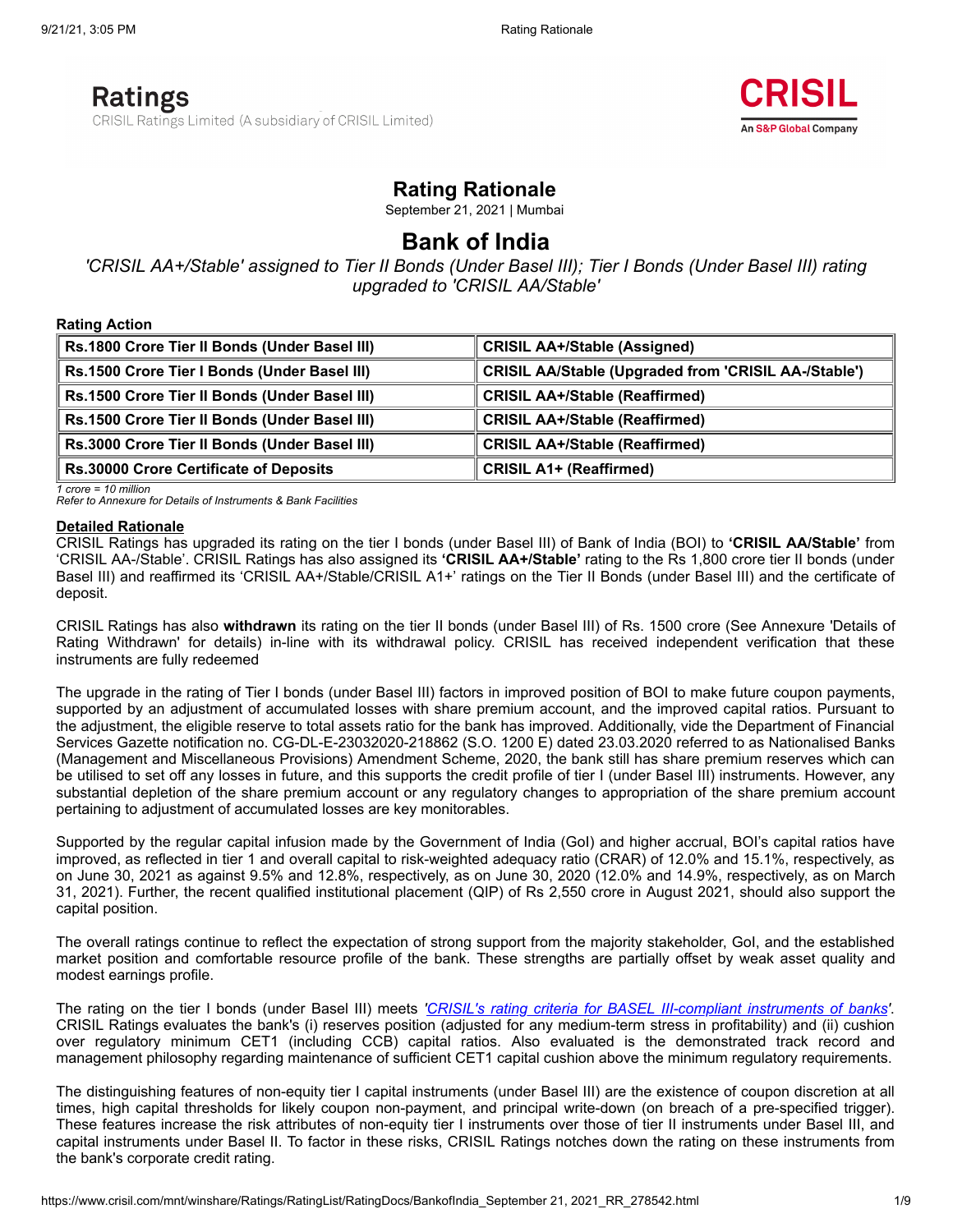The factors that could trigger a default event for non-equity tier I capital instruments (under Basel III), resulting in non-payment of coupon, are: i) the bank exercising coupon discretion; ii) inadequacy of eligible reserves to honour coupon payment if the bank reports a loss or low profit; or iii) the bank breaching the minimum regulatory Common Equity Tier I (CET I; including the Capital Conservation Buffer) ratio. Moreover, given the additional risk attributes, the rating transition for non-equity tier I capital instruments (under Basel III) can potentially be higher and faster than that for tier II instruments.

In line with relief measures announced by the Reserve Bank of India (RBI) during the Covid-19 pandemic, BoI had provided a moratorium to its borrowers. Though collections declined during the initial months, they have inched up subsequently. However, the second wave of the pandemic led to intermittent lockdowns and localised restrictions, thus impacting collections once again. Although the impact has been moderate during this phase, any adverse change in payment discipline of borrowers may lead to higher delinquencies.

Under the schemes announced by the RBI dated January 1, 2019, February 11, 2020 and August 6, 2020, and the resolution framework for stressed accounts, BoI had restructured 3.2% of gross advances as on June 30, 2021. Pursuant to RBI's resolution framework 2.0 in May 2021, restructuring stands at 1.3% of gross advances; the ratio could be higher and is still under review. Nevertheless, the ability of the bank to manage collections and asset quality going forward this fiscal, is a key monitorable. Going forward too, the impact of the third wave of the pandemic, if and when it comes in terms of its spread, intensity and duration, will also be closely monitored.

#### **Analytical Approach**

For arriving at its ratings, CRISIL Ratings has combined the business and financial risk profiles of BoI and all its wholly-owned subsidiaries. CRISIL has also factored in the strong support that the bank is expected to receive from GoI, both on an ongoing basis and in the event of distress.

*Please refer Annexure - List of entities consolidated, which captures the list of entities considered and their analytical treatment of consolidation.*

## **Key Rating Drivers & Detailed Description**

# • **Strengths:**

### **Expectation of strong support from the government:**

The rating continues to factor in expectation of strong government support, both on an ongoing basis, and in the event of distress. This is because GoI is both the majority shareholder in public sector banks (PSBs), and the guardian of India's financial system. While the shareholding of GoI declined to ~81% from ~90% post the Rs. 2,550 crore QIP in August 2021, it remains the majority shareholder. Stability of the banking sector is of prime importance to the government, given the criticality of the sector to the economy, the strong public perception of sovereign backing for PSBs, and severe implications of any PSB's failure, in terms of a political fallout, systemic stability, and investor confidence. The majority ownership creates a moral obligation on GoI to support PSBs, including BoI.

As part of the Indradhanush framework, the government had pledged to infuse at least Rs 70,000 crore in PSBs over fiscals 2015-19, of which Rs 25,000 crore each was infused in fiscals 2016 and 2017. Furthermore, in October 2017, the government outlined a recapitalisation package of Rs 2.11 lakh crore over fiscals 2018 and 2019; BoI received capital infusion of Rs 9,232 crore and Rs 14,724 crore in fiscal 2018 and fiscal 2019, respectively. The bank also received capital infusion of Rs. 3,000 crore from GoI in fiscal 2021.

#### • **Established market position:**

BoI has an established market position with total assets of Rs 720,502 crore as on June 30, 2021 (Rs 725,856 crore as on March 31, 2021; Rs 656,995 crore as on March 31, 2020). Presence across the country gives the bank access to a wide distribution network and retail depositors. With the bank exiting the prompt corrective action framework of RBI in January 2019, gross advances grew by 9% in fiscal 2020, as against 2% in fiscal 2019 and de-growth of 5% in fiscal 2018. However, growth in fiscal 2021 was hit by the pandemic and gross advances declined marginally to Rs 410,436 crore as on March 31, 2021 (-1% year-on-year). During the first quarter of fiscal 2022, gross advances rose marginally to Rs. 414,697 crore (+1% YTD).

The bank had 5,108 branches as on June 30, 2021, including 24 overseas branches. Almost 65% of branches are in rural and semi-urban areas, thereby offering access to low-cost deposits.

#### • **Comfortable resource profile:**

The resource profile is supported by a large deposit base and comfortable mix of low-cost deposits, driven by strong presence in rural and semi-urban areas. Domestic, low-cost current account and savings account deposits stood at 43.2% of total domestic deposits as on June 30, 2021 (41.3% as on March 31, 2021 and 41.5% as on March 31, 2020). The bank has reduced the share of bulk deposits (>Rs 2 crore) to 12% of its term deposits as of June 30, 2021, from 21% a year earlier. This, along with the high proportion of CASA deposits, enabled the bank to maintain its cost of deposit (CoD) at a competitive level; CoD was 4.1% in the first quarter of fiscal 2022 and fiscal 2021 (4.4% in fiscals 2020 and 2019). Significant overseas presence (with foreign branches accounting for 11.4% of total deposits as on June 30, 2021) also supports the resource profile.

# • **Weaknesses:**

#### **Weak asset quality:**

Gross non-performing assets (NPA) have remained elevated, with gross NPA at 13.5% as on June 30, 2021. Nevertheless, it has declined from 13.8% as on March 31, 2021, 14.8% as on March 31, 2020 and 15.8% as on March 31, 2019. Reduction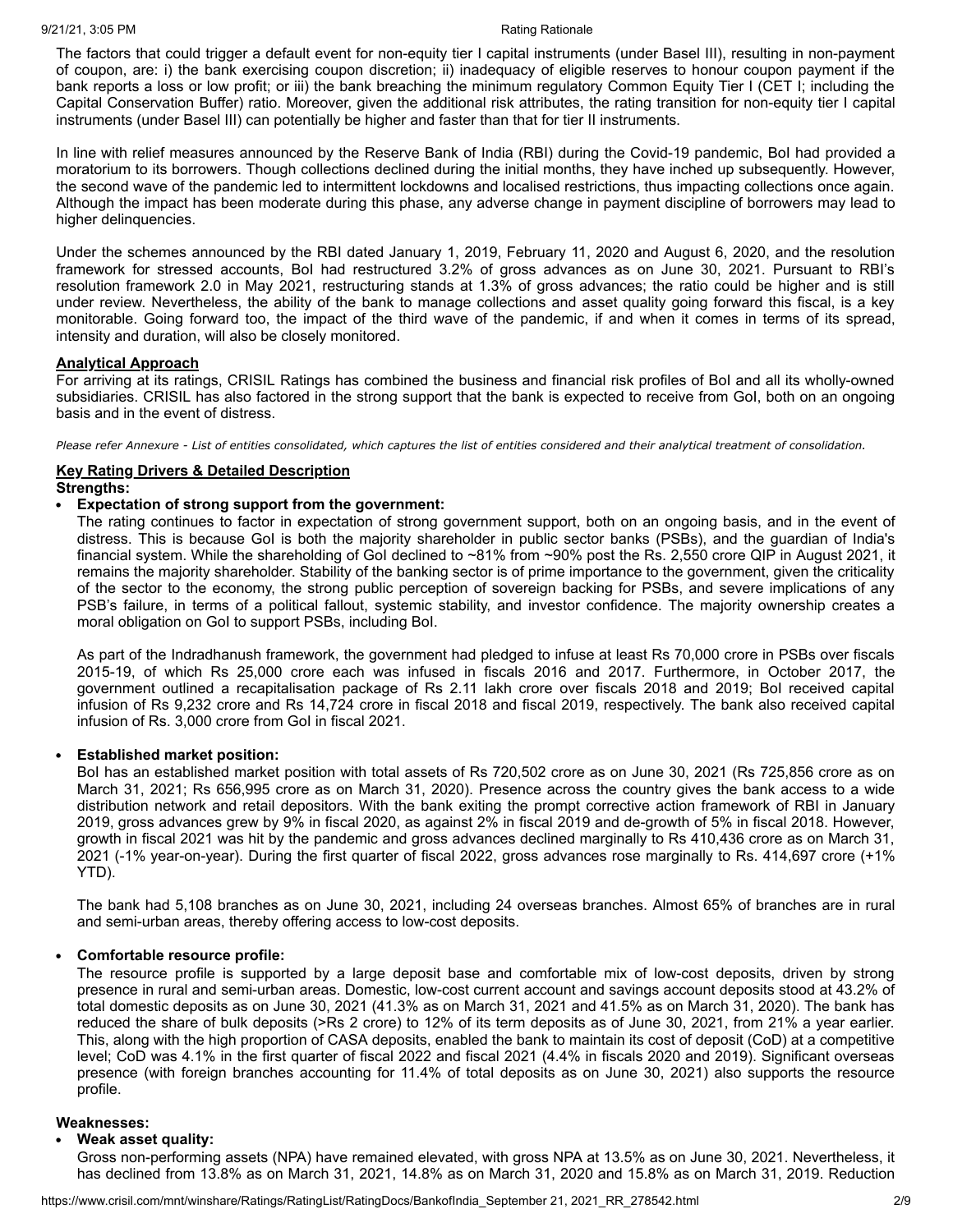in gross NPAs in fiscals 2020 and 2021 was largely contributed by write-offs.

Majority of gross NPAs were contributed by large corporates (18.1% as of June 2021 and 16.9% as of March 2020) and the overseas book (13.5% as of June 2021 and 13.9% as of June 2020). These accounts formed around 59% of overall gross NPAs as on June 30, 2021. However, incremental focus in the corporate segment is on higher rated exposures and government/ government-guaranteed exposures.

Amidst the Covid-19 pandemic, retail; micro, small and medium enterprise (MSME) and agriculture segments witnessed higher stress. Slippages in the first quarter of fiscal 2022 stood at 4.3% of opening net advances and were largely from these segments (retail and MSME segments accounted 57% of overall slippages). Consequently, gross NPAs in these segments increased to 3.8%, 18.0% and 16.0% respectively, as on June 30, 2021 (2.8%, 17.1% and 15.5% respectively, as on June 30, 2020). Collections were impacted due to the intermittent lockdowns and localised restrictions during April-June 2021, during the second wave of the pandemic. Nevertheless, the bank is working on various initiatives to strengthen its collections and recoveries. Ability to arrest slippages under the challenging macro environment remains a key monitorable.

#### • **Modest earnings, however, on an improving trend:**

Earnings were remained weak over fiscals 2016-20 due to an elevated credit cost. However, the bank has been reporting quarterly profits since first quarter of fiscal 2021, supported by a lower credit cost, which improved to 1.1% in fiscal 2021, from an average of 2.5% over fiscals 2016-2020. With this, the bank reported profit after tax (PAT) of Rs 2,160 crore with return on assets (RoA) of 0.3% in fiscal 2021. Profitability improved further with RoA of 0.4% (annualised) and profit of Rs 720 crore in the first quarter of fiscal 2022. The bank's provision coverage was also high at 77.8% as on June 30, 2021 (including technical write-offs, the provision coverage ratio stood at 86% as on same date). The bank's ability to improve operating profit and contain credit cost will remain a key monitorable over the medium term.

#### **Liquidity: Strong**

Liquidity is supported by a strong retail deposit base. Liquidity coverage ratio was 255% as on June 30, 2021, as against statutory minimum of 100%. Also, excess over the statutory liquidity ratio (SLR) stood at Rs 28,495 crore as on June 30, 2021. Liquidity is also supported by access to systemic sources of funds, which include the liquidity adjustment facility from the RBI and the call money market.

#### **Outlook: Stable**

BoI's credit risk profile derives significant strength from the strong support expected from GoI both on an ongoing basis and in the event of distress. However, the bank's asset quality and profitability will remain key monitorables over the medium term.

## **Rating Sensitivity factors**

#### **Upward factors**

- Sustained improvement in asset quality and profitability with the bank reporting RoA of over 0.4% on a steady state basis.
- Considerable improvement in capitalisation metrics with significant cushion over the regulatory requirements

## **Downward factors**

- Weakening of asset quality with GNPAs rising from current levels, and/or
- Decline in capital adequacy ratios below minimum regulatory requirements (including capital conservation buffer, which is Tier I of 9.5% and overall CAR of 11.5%) for an extended period
- Material change in shareholding and/or expectation of support from GoI

## **About the Bank**

BoI is the sixth-largest PSB in India, with gross advances of Rs 414,697 crore as on June 30, 2021. The bank had 5,108 branches and 5,551 automated teller machines across India as on March 31, 2021. A significant number of its branches cater to rural and semi-urban areas. It has strong presence in the corporate segment, with the bulk of its business and earnings coming from large corporate clients. It also has a strong presence overseas, with around 11.6% of its total business coming from outside India. GoI's stake in the bank was 81.4% as on September 09, 2021.

For fiscal 2021, BOI reported a profit of Rs 2160 crore and total income (net of interest expense) was Rs 21,710 crore, compared with loss of Rs 2,957 crore and total income (net of interest expense) of Rs 21,970 crore for fiscal 2020. For the three months ended June 30, 2021, net profit was Rs 720 crore and total income (net of interest expense) was Rs 5,521 crore, against profit of Rs 843 crore and total income (net of interest expense) of Rs 5,188 crore for the corresponding period of the previous fiscal.

#### **Key Financial Indicators**

| As on / for the three months ended June 30 |          | 2021   | 2020   |
|--------------------------------------------|----------|--------|--------|
| <b>Total Assets</b>                        | Rs crore | 720502 | 681342 |
| Total income (net of interest)             | Rs crore | 5521   | 5188   |
| <b>Profit after tax</b>                    | Rs crore | 720    | 843    |
| <b>Gross NPA</b>                           | %        | 13.51  | 13.91  |
| Overall capital adequacy ratio             | %        | 15.07  | 12.76  |
| <b>Return on assets</b>                    | %        | 0.40   | 0.49   |

#### **Any other information:** Not applicable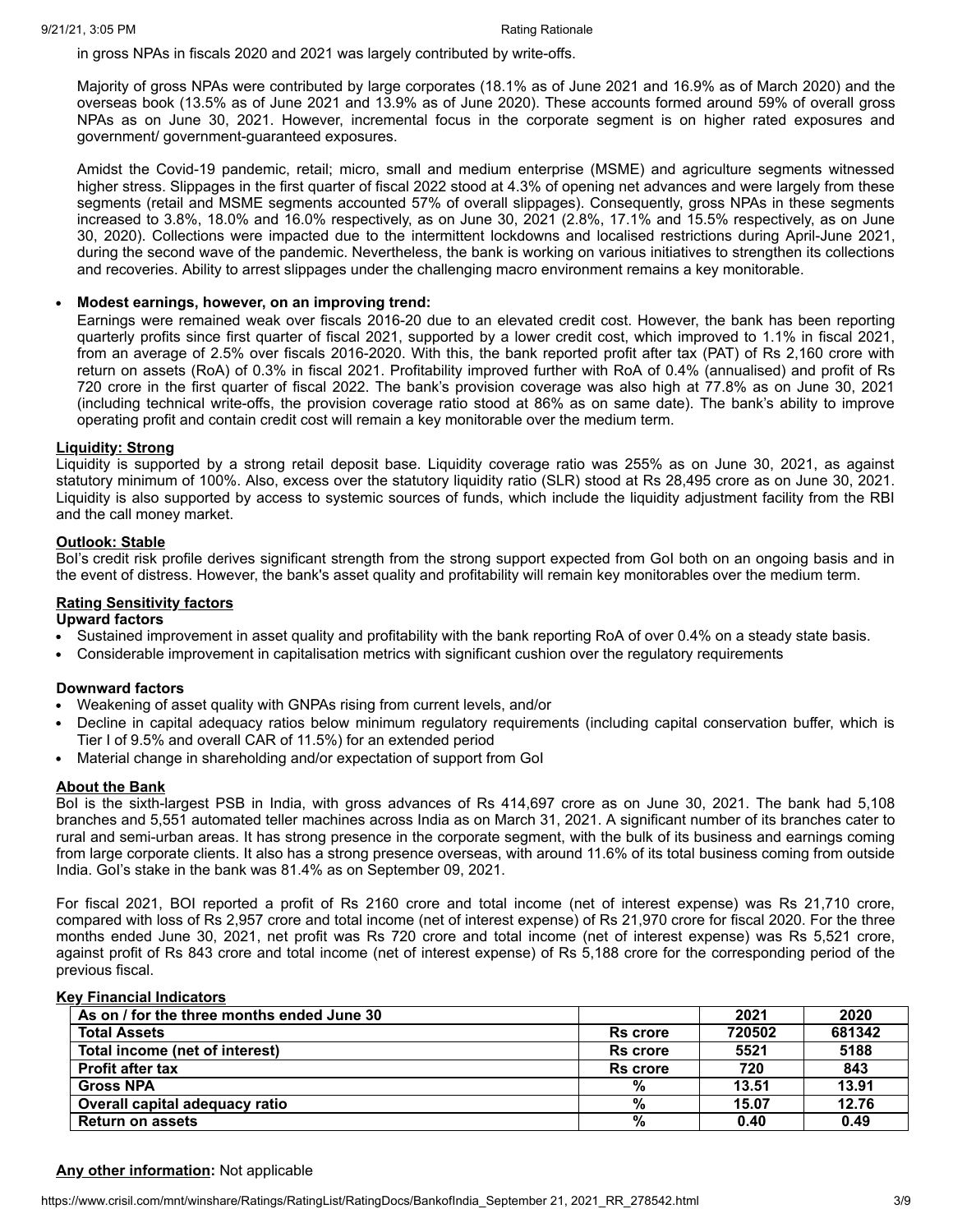#### **Note on complexity levels of the rated instrument:**

CRISIL complexity levels are assigned to various types of financial instruments. The CRISIL complexity levels are available on www.crisil.com/complexity-levels. Users are advised to refer to the CRISIL complexity levels for instruments that they consider for investment. Users may also call the Customer Service Helpdesk with queries on specific instruments.

## **Note on tier II instruments (under Basel III)**

The distinguishing feature of tier II capital instruments under Basel III is the existence of the point of non-viability (PONV) trigger, the occurrence of which may result in loss of principal to the investors and hence, to default on the instrument by the issuer. According to the Basel III guidelines, the PONV trigger will be determined by RBI. CRISIL believes the PONV trigger is a remote possibility in the Indian context, given the robust regulatory and supervisory framework and systemic importance of the banking sector. The inherent risk associated with the PONV feature is adequately factored into the rating on the instrument.

### **Note on non-equity Tier 1 capital instruments (Under Basel III)**

The distinguishing features of non-equity Tier-I capital instruments (under Basel III) are the existence of coupon discretion at all times, high capital thresholds for likely coupon non-payment and principal write-down (on breach of a pre-specified trigger). These features increase the risk attributes of non-equity Tier-I instruments over those of Tier-II instruments under Basel III and capital instruments under Basel II. To factor in these risks, CRISIL notches down the rating on these instruments from the bank's corporate credit rating. Factors that could trigger a default event for non-equity Tier-I capital instruments (under Basel III), resulting in non-payment of coupon, include: i) the bank exercising coupon discretion, ii) inadequacy of eligible reserves to honour coupon payment if the bank reports low profit or a loss or iii) the bank breaching the minimum regulatory CET I, including CCB, ratios. Moreover, given their additional risk attributes, the rating transition for non-equity Tier-I capital instruments (under Basel III) can potentially be higher than that for Tier-II instruments.

#### **Note on complexity levels of the rated instrument:**

CRISIL Ratings' complexity levels are assigned to various types of financial instruments. The CRISIL Ratings' complexity levels are available on [www.crisil.com/complexity-levels](http://www.crisil.com/complexity-levels). Users are advised to refer to the CRISIL Ratings' complexity levels for instruments that they consider for investment. Users may also call the Customer Service Helpdesk with queries on specific instruments.

| <b>ISIN</b>  | Name of<br><b>Instrument</b>       | Date of<br><b>Allotment</b> | Coupon<br><b>Rate (%)</b> | <b>Maturity</b><br><b>Date</b> | Issue<br><b>Size</b><br>(Rs.Cr) | <b>Complexity</b><br>Level | Rating<br>Outstanding<br>with Outlook |
|--------------|------------------------------------|-----------------------------|---------------------------|--------------------------------|---------------------------------|----------------------------|---------------------------------------|
| INE084A08037 | Tier II - Series X                 | 25-Sep-13                   | 9.80%                     | 25-Sep-23                      | 1000                            | Complex                    | <b>CRISIL</b><br>AA+/Stable           |
| INE084A08045 | Tier II - Series<br>ΧI             | 30-Sep-13                   | 9.80%                     | 30-Sep-23                      | 500                             | Complex                    | <b>CRISIL</b><br>AA+/Stable           |
| INE084A08060 | Tier II - Series<br>XII            | 31-Dec-15                   | 8.52%                     | 31-Dec-25                      | 3000                            | Complex                    | <b>CRISIL</b><br>AA+/Stable           |
| INE084A08136 | Tier I – Series<br>VI              | 28-Jan-21                   | 9.04%                     | Perpetual                      | 750                             | Highly<br>Complex          | <b>CRISIL AA/Stable</b>               |
| INE084A08144 | Tier I – Series<br>VII             | 30-Mar-21                   | 9.30%                     | Perpetual                      | 602                             | Highly<br>Complex          | <b>CRISIL AA/Stable</b>               |
| <b>NA</b>    | Tier I Bonds<br>(Under Basel III)  | <b>NA</b>                   | <b>NA</b>                 | <b>NA</b>                      | 148                             | Highly<br>Complex          | <b>CRISIL AA/Stable</b>               |
| <b>NA</b>    | Certificate of<br>Deposit          | <b>NA</b>                   | <b>NA</b>                 | 7-365<br>days                  | 30.000                          | Simple                     | CRISIL A1+                            |
| <b>NA</b>    | Tier II Bonds<br>(Under Basel III) | <b>NA</b>                   | NA.                       | <b>NA</b>                      | 1800                            | Highly<br>Complex          | <b>CRISIL</b><br>AA+/Stable           |

## **Annexure - Details of Instrument(s)**

*\*Not yet issued*

#### **Annexure – Details of rating withdrawn**

| ISIN         | <b>Name of Instrument</b> | Date of<br>Allotment | Coupon<br>Rate $(\%)$ | <b>Maturity</b><br>Date | <b>Issue Size</b><br>(Rs, Cr) |
|--------------|---------------------------|----------------------|-----------------------|-------------------------|-------------------------------|
| INE084A08094 | Tier II - Series XIII     | 07-Jul-16            | 8.57%                 | 07-Jul-26               | 1500                          |

#### **Annexure – List of entities consolidated**

| <b>Names of Entities Consolidated</b> | <b>Extent of Consolidation</b> | <b>Rationale for Consolidation</b> |
|---------------------------------------|--------------------------------|------------------------------------|
| Entity consolidated                   | Extent of consolidation        | Rationale for consolidation        |
| Bank of India New Zealand Ltd         | Full                           | Subsidiary                         |
| Bank of India(Uganda) Ltd             | Full                           | Subsidiary                         |
| Bank of India (Tanzania) Ltd          | Full                           | Subsidiary                         |
| PT Bank of India Indonesia, TBK       | Full                           | Subsidiary                         |

https://www.crisil.com/mnt/winshare/Ratings/RatingList/RatingDocs/BankofIndia\_September 21, 2021\_RR\_278542.html 4/9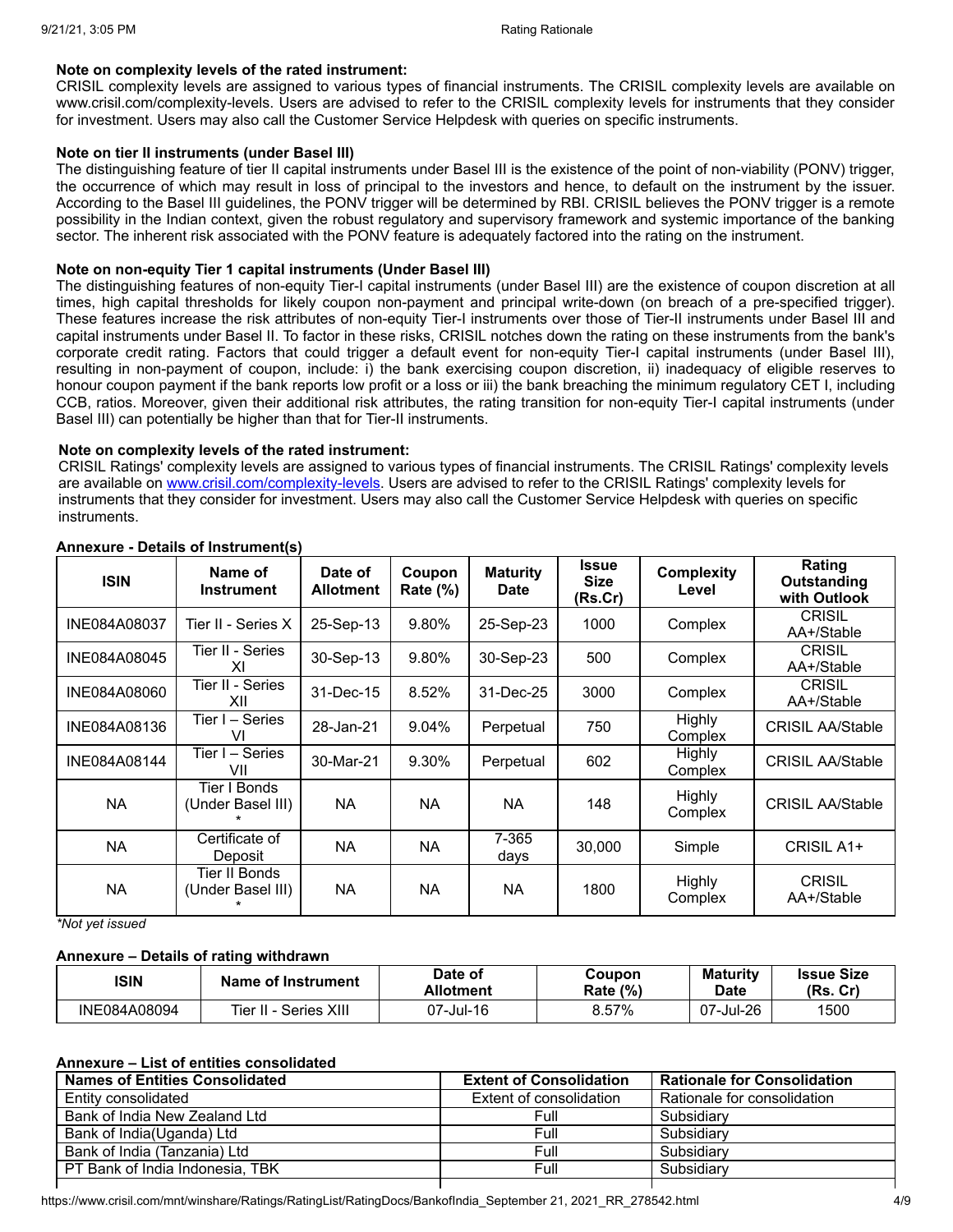| 9/21/21, 3:05 PM                     |             |                                                              |                        |          |                        |          | <b>Rating Rationale</b> |          |                        |                |            |               |  |
|--------------------------------------|-------------|--------------------------------------------------------------|------------------------|----------|------------------------|----------|-------------------------|----------|------------------------|----------------|------------|---------------|--|
| <b>BOI Shareholding Ltd</b>          |             |                                                              |                        |          |                        |          | Full                    |          |                        | Subsidiary     |            |               |  |
|                                      |             | <b>BOI AXA Investment Managers Pvt Ltd</b>                   |                        |          |                        |          | Full                    |          |                        | Subsidiary     |            |               |  |
|                                      |             | <b>BOI AXA Trustee Services Pyt Ltd</b>                      |                        |          |                        |          | Full                    |          |                        | Subsidiary     |            |               |  |
|                                      |             | <b>BOI Merchant Bankers Ltd</b>                              |                        |          |                        |          | Full                    |          |                        | Subsidiary     |            |               |  |
|                                      |             | Star Union Dai-Ichi Life Insurance Company Ltd               |                        |          |                        |          | Proportionate           |          |                        | Joint Venture  |            |               |  |
| <b>STCI Finance Ltd</b>              |             |                                                              |                        |          |                        |          | Proportionate           |          |                        | Associate      |            |               |  |
| ASREC (India) Ltd                    |             |                                                              |                        |          |                        |          | Proportionate           |          |                        | Associate      |            |               |  |
| Indo Zambia Bank Ltd                 |             |                                                              |                        |          |                        |          | Proportionate           |          | Associate              |                |            |               |  |
|                                      |             | Madhya Pradesh Gramin Bank                                   |                        |          |                        |          | Proportionate           |          |                        | Associate      |            |               |  |
|                                      |             | Vidharbha Konkan Gramin Bank                                 |                        |          |                        |          | Proportionate           |          |                        | Associate      |            |               |  |
| Aryavart Bank                        |             |                                                              |                        |          |                        |          | Proportionate           |          |                        | Associate      |            |               |  |
|                                      |             | <b>Annexure - Rating History for last 3 Years</b><br>Current |                        |          | 2021 (History)         |          | 2020                    |          | 2019                   |                | 2018       | Start of 2018 |  |
| <b>Instrument</b>                    | <b>Type</b> | Outstanding<br>Amount                                        | Rating                 | Date     | Rating                 | Date     | Rating                  | Date     | Rating                 | Date           | Rating     | Rating        |  |
|                                      |             |                                                              |                        |          |                        |          |                         |          |                        |                |            |               |  |
| Certificate<br>οf<br><b>Deposits</b> | <b>ST</b>   | 30000.0                                                      | <b>CRISIL</b><br>$A1+$ | 19-01-21 | <b>CRISIL</b><br>$A1+$ | 30-12-20 | <b>CRISIL</b><br>$A1+$  | 27-08-19 | <b>CRISIL</b><br>$A1+$ | $31 - 08 - 18$ | CRISIL A1+ | CRISIL A1+    |  |

## **Annexure - Rating History for last 3 Years**

| <b>Aryavart Bank</b><br><b>Type</b><br><b>ST</b> | Indo Zambia Bank Ltd<br>Madhya Pradesh Gramin Bank<br>Vidharbha Konkan Gramin Bank<br><b>Annexure - Rating History for last 3 Years</b><br>Current<br>Outstanding<br>Amount<br>30000.0 | Rating                      | Date     | 2021 (History)              |          | Proportionate<br>Proportionate<br>Proportionate<br>Proportionate |          |                             | Associate<br>Associate<br>Associate<br>Associate |                             |                               |
|--------------------------------------------------|----------------------------------------------------------------------------------------------------------------------------------------------------------------------------------------|-----------------------------|----------|-----------------------------|----------|------------------------------------------------------------------|----------|-----------------------------|--------------------------------------------------|-----------------------------|-------------------------------|
|                                                  |                                                                                                                                                                                        |                             |          |                             |          |                                                                  |          |                             |                                                  |                             |                               |
|                                                  |                                                                                                                                                                                        |                             |          |                             |          |                                                                  |          |                             |                                                  |                             |                               |
|                                                  |                                                                                                                                                                                        |                             |          |                             |          |                                                                  |          |                             |                                                  |                             |                               |
|                                                  |                                                                                                                                                                                        |                             |          |                             |          |                                                                  |          |                             |                                                  |                             |                               |
|                                                  |                                                                                                                                                                                        |                             |          |                             |          |                                                                  |          |                             |                                                  |                             |                               |
|                                                  |                                                                                                                                                                                        |                             |          |                             |          | 2020                                                             |          | 2019                        |                                                  | 2018                        | Start of 2018                 |
|                                                  |                                                                                                                                                                                        |                             |          | Rating                      | Date     | Rating                                                           | Date     | Rating                      | Date                                             | Rating                      | Rating                        |
|                                                  |                                                                                                                                                                                        | <b>CRISIL</b><br>$A1+$      | 19-01-21 | <b>CRISIL</b><br>$A1+$      | 30-12-20 | <b>CRISIL</b><br>$A1+$                                           | 27-08-19 | <b>CRISIL</b><br>$A1+$      | 31-08-18                                         | CRISIL A1+                  | CRISIL A1+                    |
|                                                  |                                                                                                                                                                                        | $\overline{\phantom{a}}$    |          | --                          | 31-08-20 | <b>CRISIL</b><br>$A1+$                                           |          | --                          | 25-01-18                                         | CRISIL A1+                  | $\overline{\phantom{a}}$      |
| LT                                               |                                                                                                                                                                                        | $\overline{\phantom{a}}$    |          | --                          |          | $\overline{\phantom{a}}$                                         |          | --                          |                                                  | $\overline{\phantom{a}}$    | Withdrawn                     |
| LT.                                              |                                                                                                                                                                                        | $\overline{\phantom{a}}$    |          | Ξ.                          | 30-12-20 | Withdrawn                                                        | 27-08-19 | <b>CRISIL</b><br>AA+/Stable | 31-08-18                                         | <b>CRISIL</b><br>AA+/Stable | <b>CRISIL</b><br>AA+/Negative |
|                                                  |                                                                                                                                                                                        | $\overline{\phantom{a}}$    |          | --                          | 31-08-20 | <b>CRISIL</b><br>AA+/Stable                                      |          | --                          | 25-01-18                                         | <b>CRISIL</b><br>AA+/Stable | $\overline{\phantom{a}}$      |
| LT                                               | 1500.0                                                                                                                                                                                 | <b>CRISIL</b><br>AA/Stable  | 19-01-21 | <b>CRISIL</b><br>AA-/Stable |          | $\overline{\phantom{a}}$                                         |          | --                          | 31-08-18                                         | Withdrawn                   | <b>CRISIL</b><br>A+/Negative  |
|                                                  |                                                                                                                                                                                        | $\overline{a}$              |          | $\overline{\phantom{a}}$    |          | $\overline{a}$                                                   |          | $\overline{\phantom{a}}$    | 25-01-18                                         | CRISIL<br>A+/Negative       | $\overline{\phantom{a}}$      |
| <b>LT</b>                                        | 7800.0                                                                                                                                                                                 | <b>CRISIL</b><br>AA+/Stable | 19-01-21 | <b>CRISIL</b><br>AA+/Stable | 30-12-20 | <b>CRISIL</b><br>AA+/Stable                                      | 27-08-19 | <b>CRISIL</b><br>AA+/Stable | 31-08-18                                         | <b>CRISIL</b><br>AA+/Stable | CRISIL<br>AA+/Negative        |
|                                                  |                                                                                                                                                                                        | $\overline{\phantom{a}}$    |          | Ξ.                          | 31-08-20 | <b>CRISIL</b><br>AA+/Stable                                      |          | $\overline{\phantom{a}}$    | 25-01-18                                         | <b>CRISIL</b><br>AA+/Stable | $\overline{\phantom{a}}$      |
| LT                                               |                                                                                                                                                                                        | $\overline{a}$              |          | --                          | 30-12-20 | Withdrawn                                                        | 27-08-19 | CRISIL<br>AA+/Stable        | 31-08-18                                         | <b>CRISIL</b><br>AA+/Stable | <b>CRISIL</b><br>AA+/Negative |
|                                                  |                                                                                                                                                                                        | $\overline{\phantom{a}}$    |          | --                          | 31-08-20 | CRISIL<br>AA+/Stable                                             |          | $\overline{\phantom{a}}$    | 25-01-18                                         | CRISIL<br>AA+/Stable        | $\overline{\phantom{a}}$      |
|                                                  |                                                                                                                                                                                        | All amounts are in Rs.Cr.   |          |                             |          |                                                                  |          |                             |                                                  |                             |                               |

# **Criteria Details**

| Links to related criteria                                                                   |
|---------------------------------------------------------------------------------------------|
| <b>Rating Criteria for Banks and Financial Institutions</b>                                 |
| <b>CRISILs Criteria for rating short term debt</b>                                          |
| <b>Rating criteria for Basel III - compliant non-equity capital instruments</b>             |
| <b>Criteria for Notching up Stand Alone Ratings of Entities Based on Government Support</b> |
| <b>CRISILs Criteria for Consolidation</b>                                                   |

| <b>Media Relations</b> | <b>Analytical Contacts</b>               | <b>Customer Service Helpdesk</b> |
|------------------------|------------------------------------------|----------------------------------|
| Saman Khan             | Krishnan Sitaraman                       | Timings: $10.00$ am to $7.00$ pm |
| Media Relations        | Senior Director and Deputy Chief Ratings | Toll free Number: 1800 267 1301  |

https://www.crisil.com/mnt/winshare/Ratings/RatingList/RatingDocs/BankofIndia\_September 21, 2021\_RR\_278542.html 5/9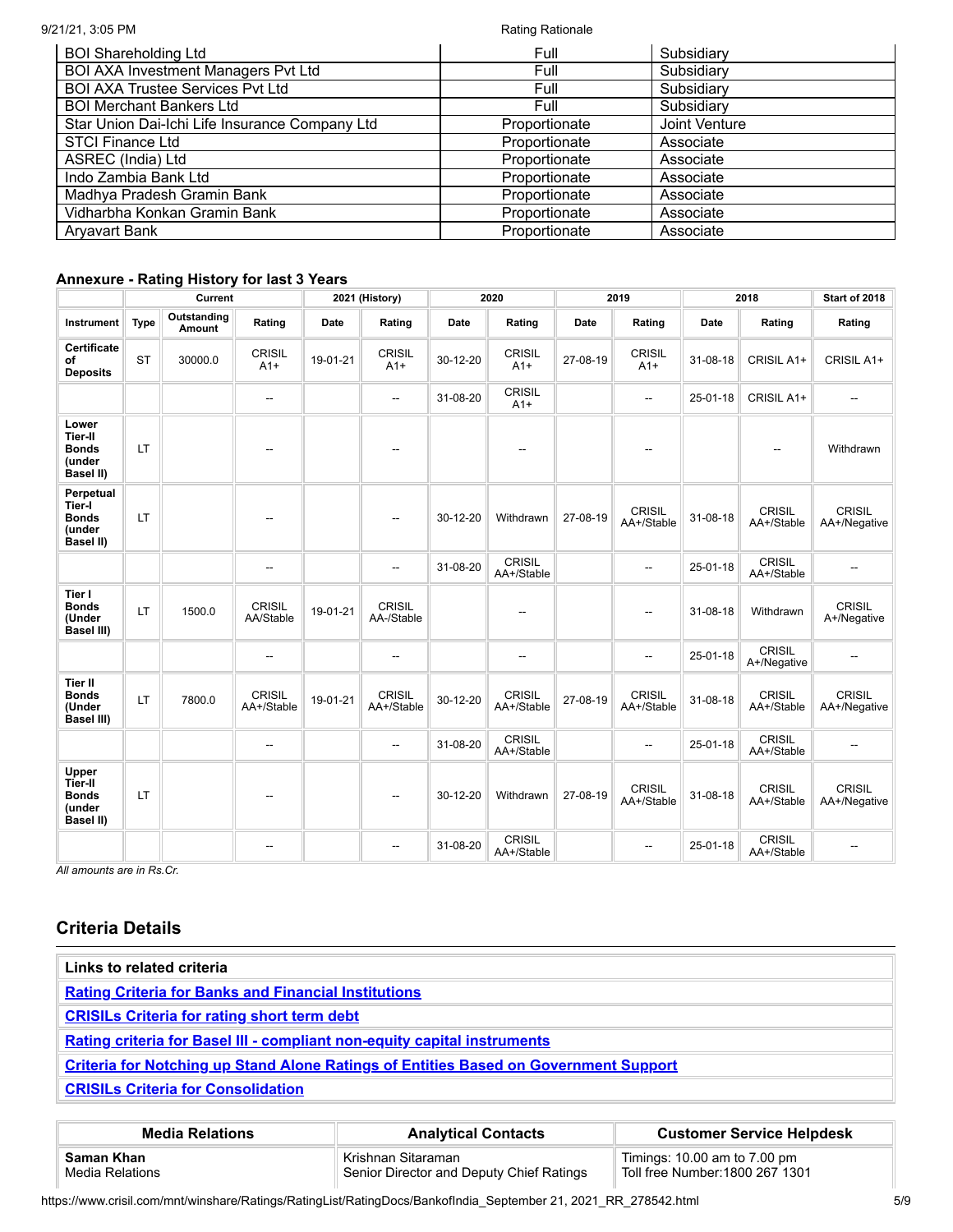9/21/21, 3:05 PM Rating Rationale

**CRISIL Limited** D: +91 22 3342 3895 B: +91 22 3342 3000 [saman.khan@crisil.com](mailto:saman.khan@crisil.com)

**Naireen Ahmed** Media Relations **CRISIL Limited** D: +91 22 3342 1818 B: +91 22 3342 3000 [naireen.ahmed@crisil.com](mailto:naireen.ahmed@crisil.com)

**Officer CRISIL Ratings Limited** D:+91 22 3342 8070 [krishnan.sitaraman@crisil.com](https://www.crisil.com/mnt/winshare/Ratings/RatingList/RatingDocs/krishnan.sitaraman@crisil.com)

Subhasri Narayanan Director **CRISIL Ratings Limited** D:+91 22 3342 3403 [subhasri.narayanan@crisil.com](https://www.crisil.com/mnt/winshare/Ratings/RatingList/RatingDocs/subhasri.narayanan@crisil.com)

AMLAN JYOTI BADU Senior Rating Analyst **CRISIL Ratings Limited** B:+91 22 3342 3000 [AMLAN.BADU@crisil.com](https://www.crisil.com/mnt/winshare/Ratings/RatingList/RatingDocs/AMLAN.BADU@crisil.com) For a copy of Rationales / Rating Reports: [CRISILratingdesk@crisil.com](mailto:CRISILratingdesk@crisil.com)

For Analytical queries: [ratingsinvestordesk@crisil.com](mailto:ratingsinvestordesk@crisil.com)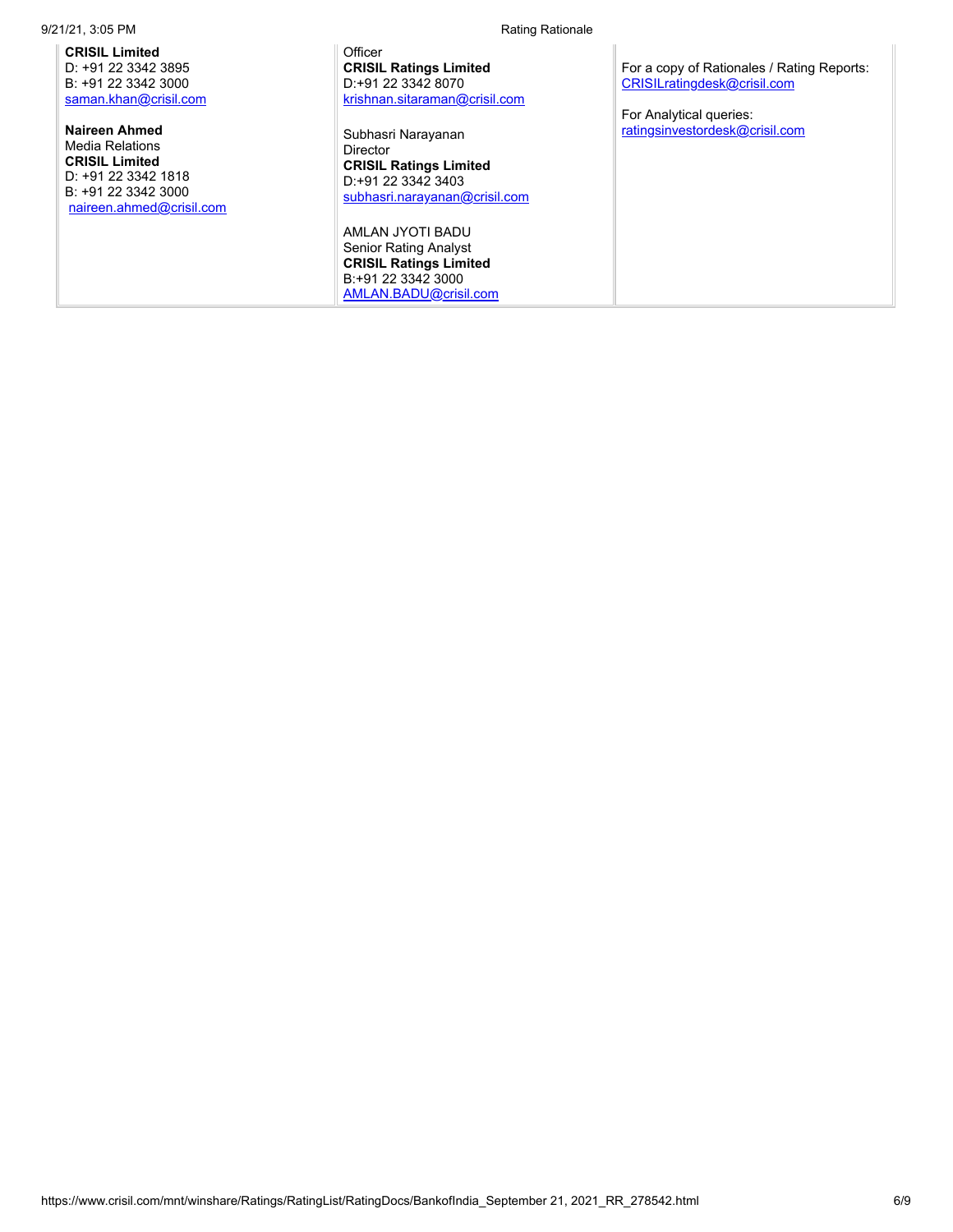9/21/21, 3:05 PM Rationale Rationale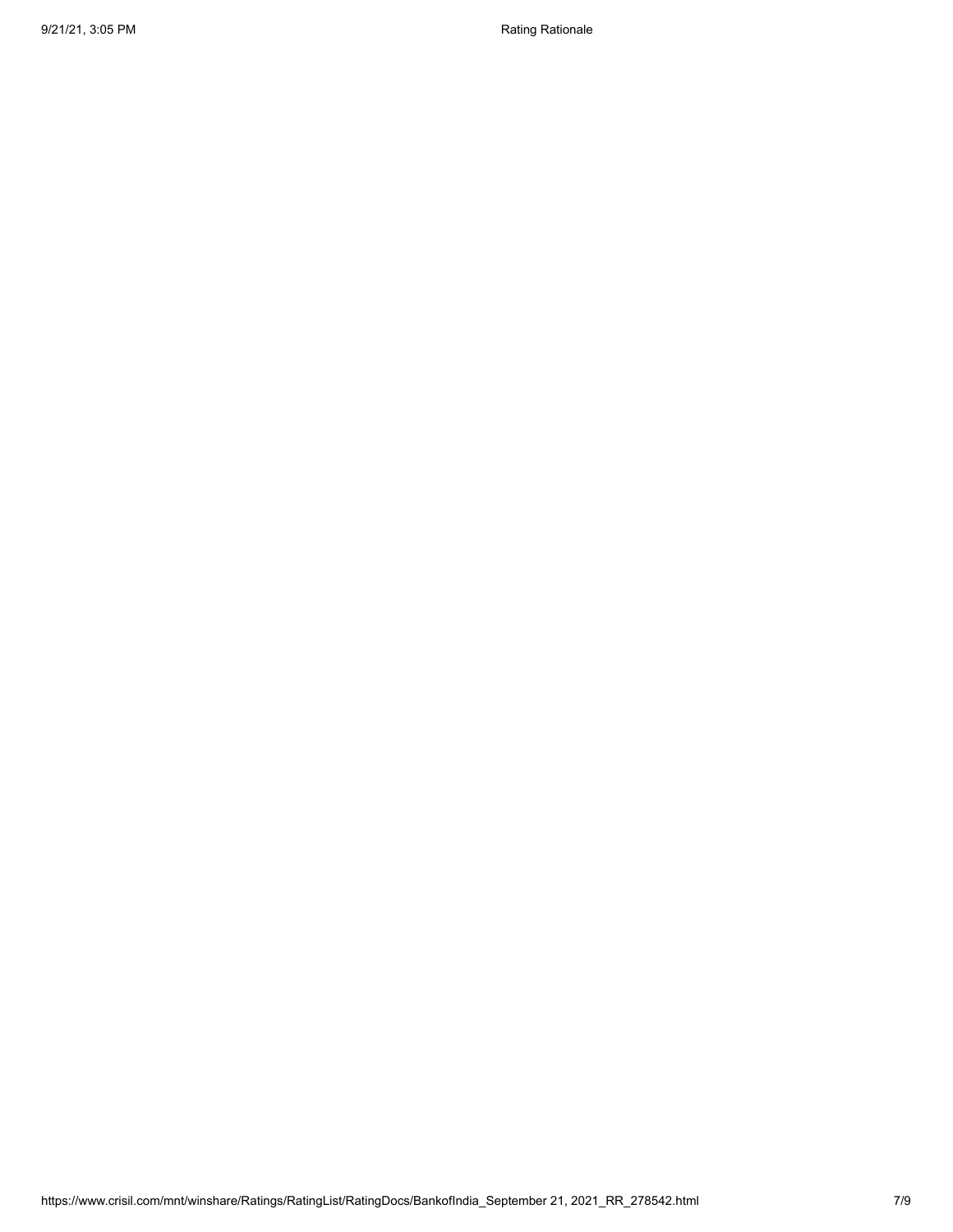#### 9/21/21, 3:05 PM Rationale Rationale Rationale Rationale Rationale Rationale Rationale

Note for Media:

This rating rationale is transmitted to you for the sole purpose of dissemination through your newspaper / magazine / agency. The rating rationale may be used by you in full or in part without changing the meaning or context thereof but with due credit to CRISIL Ratings. However, CRISIL Ratings alone has the sole right of distribution (whether directly or indirectly) of its rationales for consideration or otherwise through any media including websites, portals etc.

#### **About CRISIL Ratings Limited (A subsidiary of CRISIL Limited)**

CRISIL Ratings pioneered the concept of credit rating in India in 1987. With a tradition of independence, analytical rigour and innovation, we set the standards in the credit rating business. We rate the entire range of debt instruments, such as, bank loans, certificates of deposit, commercial paper, non-convertible / convertible / partially convertible bonds and debentures, perpetual bonds, bank hybrid capital instruments, asset-backed and mortgage-backed securities, partial guarantees and other structured debt instruments. We have rated over 33,000 large and mid-scale corporates and financial institutions. We have also instituted several innovations in India in the rating business, including rating municipal bonds, partially guaranteed instruments and infrastructure investment trusts (InvITs).

CRISIL Ratings Limited ("CRISIL Ratings") is a wholly-owned subsidiary of CRISIL Limited ("CRISIL"). CRISIL Ratings Limited is registered in India as a credit rating agency with the Securities and Exchange Board of India ("SEBI").

For more information, visit [www.crisilratings.com](http://www.crisilratings.com/)

#### **About CRISIL Limited**

CRISIL is a global analytical company providing ratings, research, and risk and policy advisory services. We are India's leading ratings agency. We are also the foremost provider of high-end research to the world's largest banks and leading corporations.

CRISIL is majority owned by S&P Global Inc., a leading provider of transparent and independent ratings, benchmarks, analytics and data to the capital and commodity markets worldwide

For more information, visit [www.crisil.com](http://www.crisil.com/)

Connect with us: [TWITTER](https://twitter.com/CRISILLimited) | [LINKEDIN](http://www.linkedin.com/company/crisil) | [YOUTUBE](https://www.youtube.com/user/CRISILLimited) | [FACEBOOK](https://www.facebook.com/CRISILLimited)

#### **CRISIL PRIVACY NOTICE**

CRISIL respects your privacy. We may use your contact information, such as your name, address, and email id to fulfil your request and service your<br>account and to provide you with additional information from CRISIL.For fur

#### **DISCLAIMER**

This disclaimer forms part of and applies to each credit rating report and/or credit rating rationale (each a "Report") that is provided by CRISIL Ratings Limited (hereinafter referred to as "CRISIL Ratings") . For the avoidance of doubt, the term "Report" includes the information, ratings and other content forming part of the Report. The Report is intended for the jurisdiction of India only. This Report does not constitute an offer of services. Without limiting the generality of the foregoing, nothing in the Report is to be construed as CRISIL Ratings providing or intending to provide any services in jurisdictions where CRISIL Ratings does not have the<br>necessary licenses and/or registration to carry out its bus CRISIL Ratings and the user.

We are not aware that any user intends to rely on the Report or of the manner in which a user intends to use the Report. In preparing our Report we have not taken into consideration the objectives or particular needs of any particular user. It is made abundantly clear that the Report is not intended to and does not constitute an investment advice. The Report is not an offer to sell or an offer to purchase or subscribe for any investment in any securities, instruments, facilities or solicitation of<br>any kind or otherwise enter into any deal or trans investment decision within the meaning of any law or regulation (including the laws and regulations applicable in the US).

Ratings from CRISIL Ratings are statements of opinion as of the date they are expressed and not statements of fact or recommendations to purchase, hold, or sell<br>any securities / instruments or to make any investment decis current as of the stated date of their issue. CRISIL Ratings assumes no obligation to update its opinions following publication in any form or format although CRISIL<br>Ratings may disseminate its opinions and analysis. Ratin with the company/entity.

Neither CRISIL Ratings nor its affiliates, third party providers, as well as their directors, officers, shareholders, employees or agents (collectively, "CRISIL Ratings<br>Parties") guarantee the accuracy, completeness or ade FOR A PARTICULAR PURPOSE OR USE. In no event shall any CRISIL Ratings Party be liable to any party for any direct, indirect, incidental, exemplary,<br>compensatory, punitive, special or consequential damages, costs, expenses,

CRISIL Ratings may receive compensation for its ratings and certain credit-related analyses, normally from issuers or underwriters of the instruments, facilities,<br>securities or from obligors. CRISIL Rating's public ratings information may be available for subscription at a fee - more details about ratings by CRISIL Ratings are available here: www.crisilratings.com.

CRISIL Ratings and its affiliates do not act as a fiduciary. While CRISIL Ratings has obtained information from sources it believes to be reliable, CRISIL Ratings does not perform an audit and undertakes no duty of due diligence or independent verification of any information it receives and / or relies in its Reports. CRISIL Ratings<br>has established policies and procedures to maintain the Ratings has in place a ratings code of conduct and policies for analytical firewalls and for managing conflict of interest. For details please refer to: http://www.crisil.com/ratings/highlightedpolicy.html

Rating criteria by CRISIL Ratings are generally available without charge to the public on the CRISIL Ratings public web site, www.crisil.com. For latest rating information on any instrument of any company rated by CRISIL Ratings you may contact CRISIL RATING DESK at CRISILratingdesk@crisil.com, or at (0091) 1800 267 1301.

#### https://www.crisil.com/mnt/winshare/Ratings/RatingList/RatingDocs/BankofIndia\_September 21, 2021\_RR\_278542.html 8/9